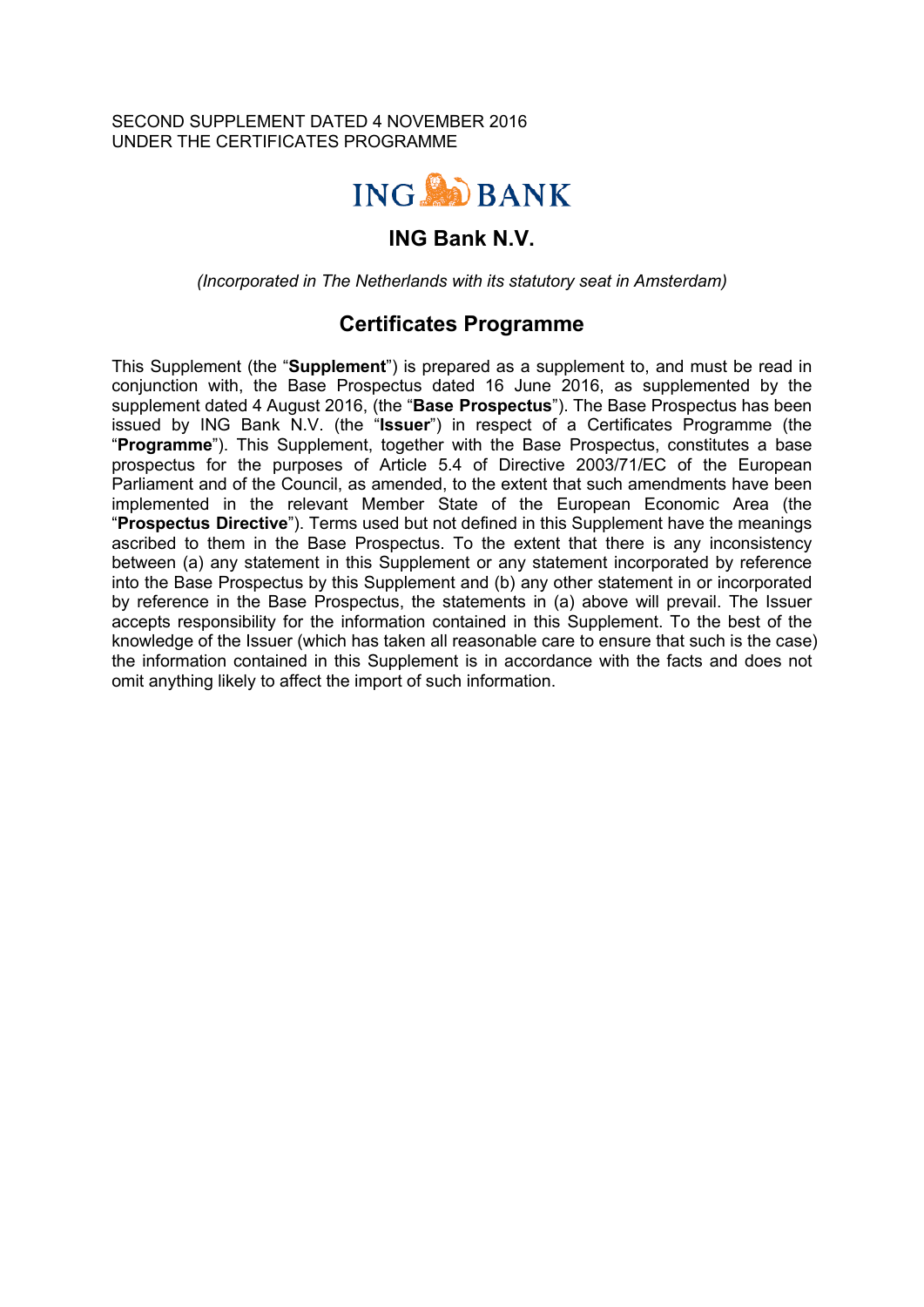#### **INTRODUCTION**

No person has been authorised to give any information or to make any representation not contained in or not consistent with the Base Prospectus and this Supplement, or any other information supplied in connection with the Programme and, if given or made, such information or representation must not be relied upon as having been authorised by the Issuer or the Arranger.

Neither the delivery of this Supplement nor the Base Prospectus shall in any circumstances imply that the information contained in the Base Prospectus and herein concerning the Issuer is correct at any time subsequent to the date of the Base Prospectus (in the case of the Base Prospectus) or the date hereof (in the case of this Supplement) or that any other information supplied in connection with the Programme is correct as of any time subsequent to the date indicated in the document containing the same.

So long as the Base Prospectus and this Supplement are valid as described in Article 9 of the Prospectus Directive, copies of this Supplement and the Base Prospectus, together with the other documents listed in the "General Information – Documents Available" section of the Base Prospectus and the information incorporated by reference in the Base Prospectus by this Supplement, will be available free of charge from the Issuer and from the specified office of the Certificates Agents. Requests for such documents should be directed to the Issuer at Foppingadreef 7, 1102 BD Amsterdam, The Netherlands. In addition, this Supplement, the Base Prospectus and the documents which are incorporated by reference in the Base Prospectus by this Supplement will be made available on the following websites: *www.ingsprinters.nl, www.ingturbos.fr* and *www.ingmarkets.com*.

Other than in France, The Netherlands and Poland, the Issuer and the Arranger do not represent that the Base Prospectus and this Supplement may be lawfully distributed in compliance with any applicable registration or other requirements in any jurisdiction, or pursuant to an exemption available thereunder, or assume any responsibility for facilitating any such distribution or offering.

The distribution of the Base Prospectus and this Supplement may be restricted by law in certain jurisdictions. Persons into whose possession the Base Prospectus and this Supplement come must inform themselves about, and observe, any such restrictions (see "Subscription and Sale" in the Base Prospectus).

In accordance with Article 16 of the Prospectus Directive, investors who have agreed to purchase or subscribe for Certificates issued under the Base Prospectus before publication of this Supplement have the right, exercisable within two working days commencing on the working day after the date of publication of this Supplement, to withdraw their acceptances.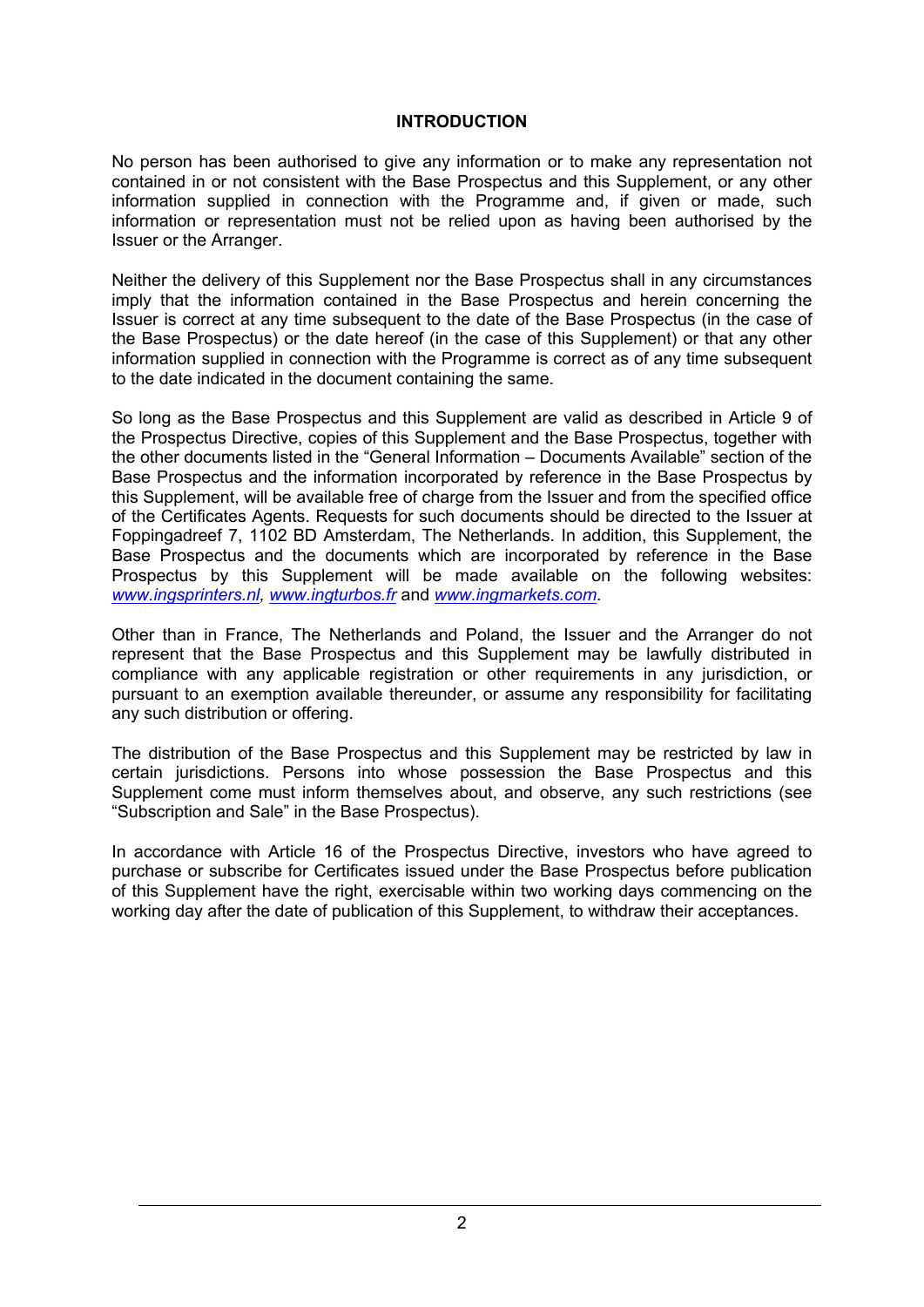### **RECENT DEVELOPMENTS AND INFORMATION INCORPORATED BY REFERENCE**

On 4 November 2016, the Issuer published a supplement to its Registration Document, a copy of which has been approved by and filed with the AFM and, by virtue of this Supplement, is incorporated by reference in, and forms part of, the Base Prospectus.

## **MODIFICATIONS TO THE BASE PROSPECTUS**

*1. Paragraph (a) of the section entitled "Documents Incorporated by Reference" on page 44 of the Base Prospectus shall be deleted and restated as follows:*

"(a) the registration document of the Issuer dated 17 May 2016 prepared in accordance with Article 5 of the Prospectus Directive and approved by the AFM (together with the supplements thereto dated 4 August 2016 and 4 November 2016, the "**Registration Document**"), including, for the purpose of clarity, the following items incorporated by reference therein:

- (i) the Articles of Association (*statuten*) of the Issuer;
- (ii) the publicly available annual reports of the Issuer in respect of the years ended 31 December 2013, 2014 and 2015, including the audited financial statements and auditors' reports in respect of such years;
- (iii) the press release published by ING Group on 10 May 2016 entitled "ING 1Q16 underlying net result EUR 842 million" (the "**Q1 Press Release**"). The Q1 Press Release contains, among other things, the consolidated unaudited interim results of ING Group as at, and for the three month period ended, 31 March 2016, as well as information about recent developments during this period in the banking business of ING Group, which is conducted substantially through the Issuer and its consolidated group;
- (iv) the press release published by ING Group on 1 June 2016 entitled "Bill Connelly to retire; Isabel Fernandez to become Head of ING Wholesale Banking";
- (v) the press release published by ING Group on 5 July 2016 entitled "ING to adopt framework for compensation of Dutch SME clients with interest rate derivatives";
- (vi) the press release published by ING Group on 29 July 2016 entitled "EBA reports on outcome of 2016 EU-wide stress test";
- (vii) the press release published by ING Group on 3 August 2016 entitled "ING 2Q16 underlying net result EUR 1,417 million" (the "**Q2 Press Release**"). The Q2 Press Release contains, among other things, the consolidated unaudited interim results of ING Group as at, and for the three month period and six month period ended, 30 June 2016, as well as information about recent developments during this period in the banking business of ING Group, which is conducted substantially through the Issuer and its consolidated group;
- (viii) the interim financial report containing the Issuer's condensed consolidated unaudited results as at, and for the six month period ended, 30 June 2016, as published by the Issuer on 3 August 2016;
- (ix) the press release published by ING Group on 3 October 2016 entitled "ING strategy update: Accelerating Think Forward"; and